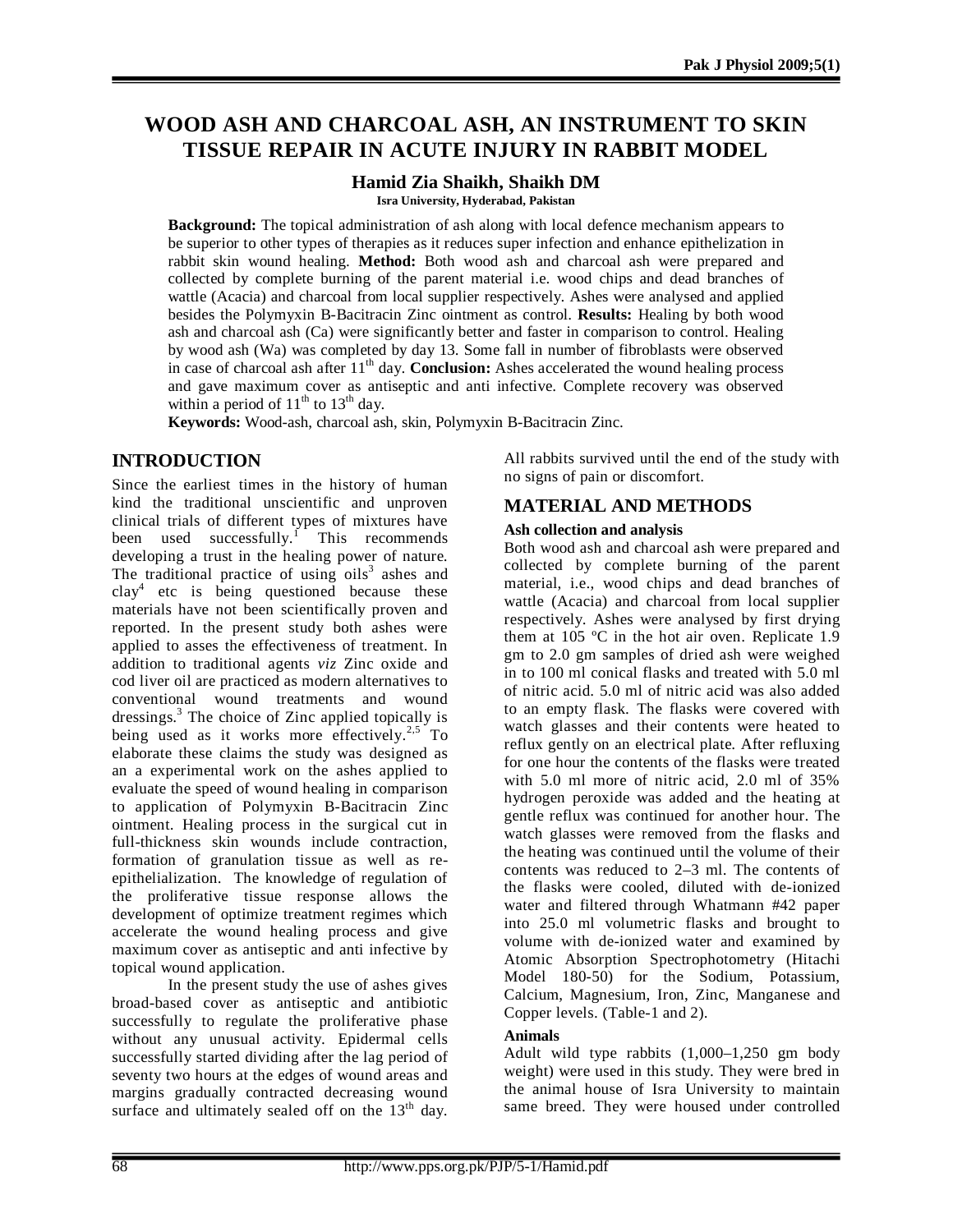conditions of  $30\pm5$  °C, 55–60% relative humidity and 12 hour day/night cycles as specified in the (AAALAC international institutional animal care and use program guide 1996). The animals were housed individually in stainless steel cages. Alfalfa fresh and tap water were provided ad libatum.

#### **Experimental details**

Incesional full thickness skin wounds (10 mm long) were made surgically with #15 scalpels in the closely shaved dorsal skin of rabbits under conditions of local anaesthesia. The rabbits were shaved on the dorsal aspect of their skin after clipping the dense hair. A centimetre scale and skin pen were used to mark four sites in the craniocaudal direction, two on each side of the spine, each was two centimetre distant on the contralateral side and also on the ipsilateral aspect. The area was disinfected using spirit as standard disinfectant. The rabbits were injected with 1.0 mg/ml diazepam IM for relaxation and sedation and the previously marked sites were anesthetized using  $2\%$  Lignocaine+0.00001% adrenaline  $(w/v)$ taken in 1.0 cc syringes having needle gauge of 29. Each site of proposed incision was injected with this local anaesthetic subcutaneously taking precaution that none of the deeper structures or blood vessels was penetrated. The rabbits were allowed 10 minutes per animal for the drugs to take effect. The incision on each site was made as cleanly as possible and deep enough to cut through the panaculus carosus muscles however the subcutaneous tissue covering the lumbo-dorsal fascia was spared. Four different coloured permanent markers were used to colour code the different wounds by smudging the hair on cranial aspect of each wound. Both ashes were smeared on the two different wounds on the cranial side and one wound on the caudal side, the remaining wound was covered liberally with Polymyxin B-Bacitracin Zinc ointment. The ashes were deliberately filled into the wounds, so that the cut edges could not be approximated and the wounds were left to heal by secondary intention. The wound in every case was left open to air and without any dressing material to access the barrier function. Taking the operation day as zero (d 0), three rabbits for each ash were sacrificed on days 1, 3, 5, 7, 9, 11 and 13 post wounding. The entire wound area along with 45 mm of the surrounding skin was lifted by excision and placed within previously marked containers, in<br>10% formaldehyde as preservative for formaldehyde as preservative for haematoxylin and eosin staining and histology.

### **Histological procedure and microscopy**

The manual procedure was adopted to process the formaldehyde preserved tissue. Which include dehydration, clearing, impregnation, embedding, cutting followed by staining of section carried out on alternate days.

### **RESULTS**

#### **Physical and microscopic examination of post wound sites:**

### **By day 1**

There was no change in the control wound which was gapping. However the test sites showed a thin crust of ashes on the wound surfaces. No decrease in wound area was observed at this stage in both control and experimental wounds. Three to four mitotic figures were observed in dermal fibroblast in the test sites only whereas control wound showed no such activity.

In both types of wounds (i.e., test and control) there is presence of numerous RBC and polymorphonuclear (PMNs) leukocyte infiltrates which indicates beginning of inflammatory phase.

### **By day 3**

The test wounds have reduced in length from 10 mm to 8 mm, this decrease was not evident in control wound. Both wound sites still show heavy PMNs and monocytes however the test sites reveal presence of numerous Eosinophils. The increase begins in the number of fibroblasts is also witnessed at the test sites at this time.

### **By day 5**

The surface of the control wound appears leathery and dried out where as the test wounds still retain a crust of ash on there surface, which have now decreased to 6 mm in length. Crusting and hardening of the wound surface is noted in the test wounds with progressive loss of superficial ash crust followed by prominent hair growth in the test sites.

### **By day 7**

The control wound measures 8 mm from the original 10 mm but the test sites have decreased another one mm, i.e., a total of 5 mm or half the initial size. The thin crust of ashes has been extruded from the test sites and the dermal fibroblasts show numerous mitotic figures with appearance of ground matrix being laid down.

Both the control and test wound show presence of healthy granulation tissue.

### **By day 9**

The control wounds have decreased by another 1 mm but there appears to be protrusion of the scab above the actual wound margins. The test sites reveal a status quo in physical appearance but in microscopic appearance the fibroblasts appear to be mutating into myofibroblasts.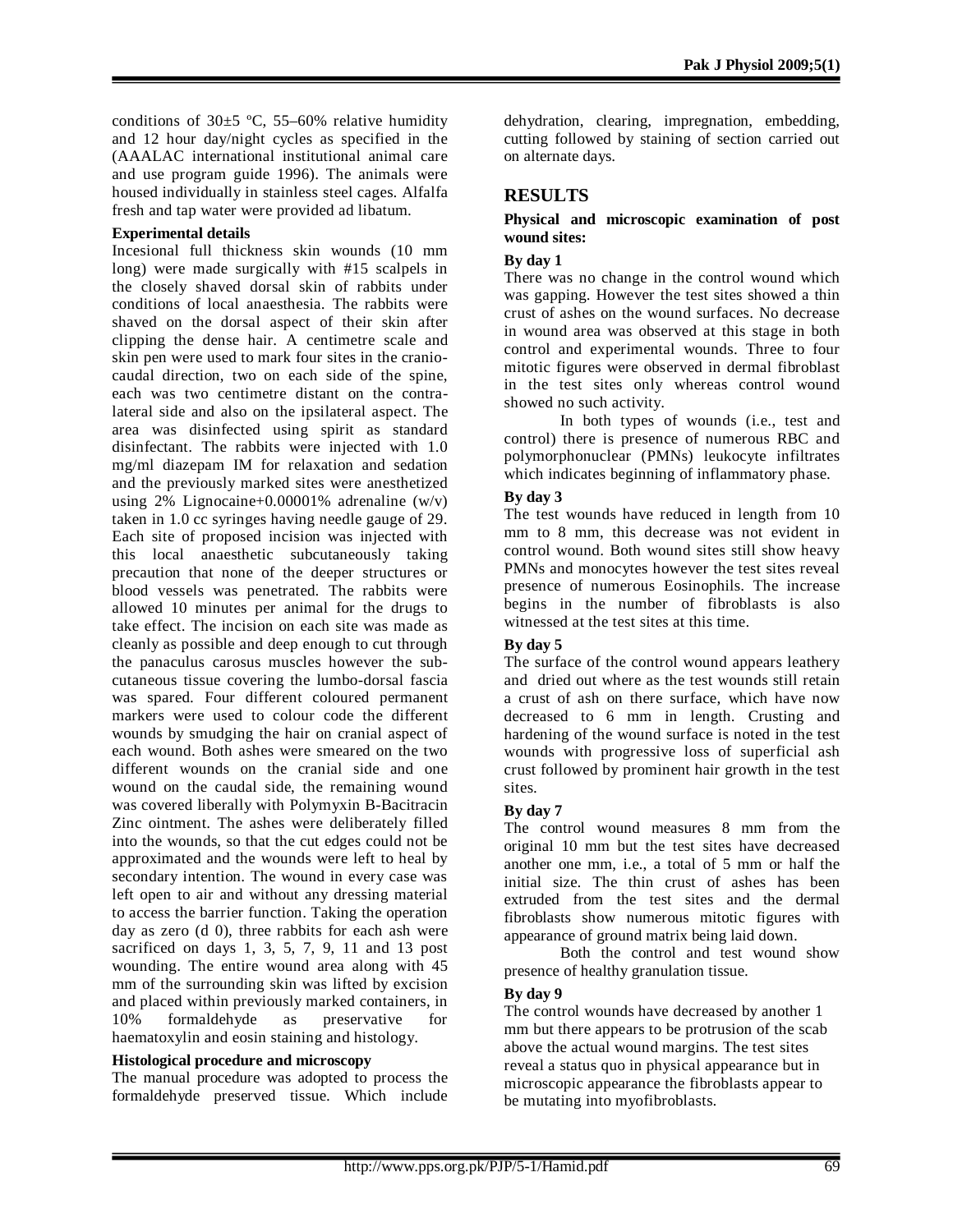#### **By day 11**

Healing in the test wound from day 11 on words was marked with obvious signs of decrease in inflammatory cells in and near the wound margins with a very pronounced reduction in the crater formation and wound debris. Epidermal realignment is by a pit like configuration, retae formation and hyperkeratosis is visible.

The gross examination revealed a very transparent pinkish skin with furry appearance (Hair) on the entire surface of wounds except the very centre which still exhibits reddish pale granulation tissues. There is no evidence of repair of panaculous carosus muscle but collagen deposition is seen (pale staining). The cell count by reticule and gird method revealed  $2686$  fibroblast/mm<sup>2</sup>, this number was maximum for test wounds.

#### **By day 13**

By this time the control wound displayed a thin pinkish skin over the granulation tissue however the test sites have now been completely covered by hair bearing skin. The histological appearance of both to test and control wounds was characteristic of near perfect healing. However there was a lag of 2–3 days for the control sites.

The test wounds showed complete normalization of the lining epidermis however there was still presence of scanty Monocytes and PM Eosinophils in the deeper layer of dermis and around and in the panaculous carosus muscle.

The control wound displayed the same configuration but with the note worthy exception of presence of foci of PMNs and cellular debris underneath the completely reconstituted epidermis which for the most part was oedematous.

In the case of charcoal application the maximum number of 2686 fibroblast was observed on  $11<sup>th</sup>$  day. There after by  $13<sup>th</sup>$  day the number was decreased by about 6% that is up to 2543. The reason is not known and is to be worked out. (Figure-2 and 4). However in case of wood ash application the maximum number of fibroblasts was observed on day 13 (Figure-3 and 5).



**Figure-1: Effect of Polymyxin B-Bacitracin Zinc ointment on re-epithelization**





**Figure-3: Effect of wood ash on re-epithelization**



**Figure-4: Comparison of Effect of Charcoal ash with control on re-epithelization**



**Figure-5: Comparison of Effect of Wood ash with control on re-epithelization**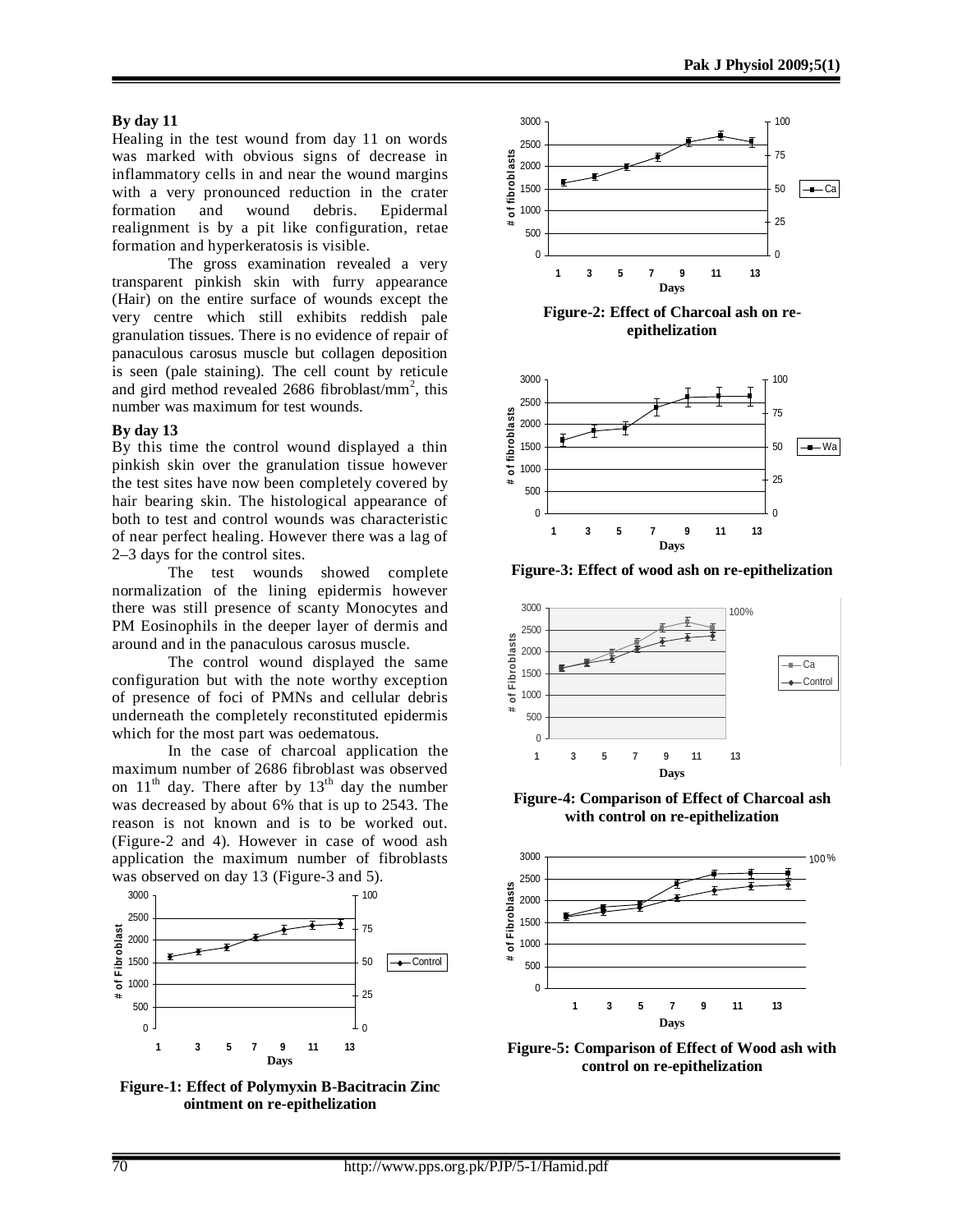#### **Table-1: Relative concentrations (ppm) of trace elements in charcoal Ash**

| eichneilts in einn eom Tish |         |  |                      |  |           |        |                  |
|-----------------------------|---------|--|----------------------|--|-----------|--------|------------------|
| $Na+$                       | $K_{+}$ |  | $Ca++$   Mg++   Fe++ |  | $Z_{n++}$ | $Mn++$ | $C_{\text{H}} +$ |
| 0.25                        | 1.0     |  |                      |  |           |        |                  |

**Table-2: Relative concentrations (ppm) of trace elements in wood Ash**

| elements in wood Ash |  |           |        |     |             |        |                 |
|----------------------|--|-----------|--------|-----|-------------|--------|-----------------|
| $Na+$                |  | $C_{2++}$ | $Mg++$ |     | $Fe++$ Zn++ | $Mn++$ | $C_{H \pm \pm}$ |
|                      |  | 49        | 1.95   | 0.9 | 0.25        |        |                 |

**Table-3: Showing comparative effect of Polymyxin B-Bacitracin Zinc ointment and Charcoal ash on skin healing after 13 days**

| <b>Application</b><br>of treatment            | Day  | Dav<br>11 | <b>Difference</b> | <b>Recovery</b><br>$\frac{0}{0}$ |
|-----------------------------------------------|------|-----------|-------------------|----------------------------------|
| Control group<br>No. of Fibroblasts           | 1620 | 2330      | 756               |                                  |
| Experimental group (Ca)<br>No. of Fibroblasts | 1630 | 2686      | 1056              | 71.6                             |

#### **Table-4: Showing comparative effect of Polymyxin B-Bacitracin Zinc and wood ash on skin healing after 13 days**

| alter 15 days                         |      |      |                   |                 |  |  |
|---------------------------------------|------|------|-------------------|-----------------|--|--|
| <b>Application</b>                    | Day  | Day  |                   | <b>Recovery</b> |  |  |
| of treatment                          |      | 13   | <b>Difference</b> | $\frac{0}{0}$   |  |  |
| Control group<br>No. of Fibroblast    | 1620 | 2363 | 743               |                 |  |  |
| Experimental group (WA)<br>Fibroblast | 1650 | 2623 | 973               | 71.16           |  |  |

**Note:** 71.07 Overall % recovery above the control

## **DISCUSSION**

Since long before the development of even the most rudimentary language comes in to existence to describe it, the experimental health remedies such as herbs<sup>17</sup>, clays<sup>4</sup> ashes<sup>18</sup> etc. have been in use for almost all kinds of animals and human ailments undoubtedly the applications gave relief to some extent. These with the passage of the time and success, became known as traditional remedies and even today these simple and natural products are being used world wide under the novel name of 'Alternative Medicine'. 17

 Herbal medicine in skin wound healing has been used for folk remedies. Improved wound healing is reported from topical application of centella asiatica and Aloe Vera.<sup>15-17</sup> Both herbs stimulate the production of collagen. Possibly in the present study besides the increase in the number of fibroblast, the contents of ash might be concurrently facilitating the synthesis of collagen.

Egyptians claim that many of these medicaments are scientifically proved and hence are being used without hesitation.<sup>1</sup>

Ashes are one of just such a product that has been in use since the times of the Prophet  $(S.A.W.S).^{7,13}$ 

Recent studies have demonstrated that concentration of one or more trace elements and minerals change in wounds to reflect their requirements in metaloenzyme complexes in sequential events in the wound healing cascade. $^{10}$ In the present study an attempt has been made to prove and high light the action of wood and charcoal ashes on the healing of cutaneous wounds; scientifically in animal model is an attempt to reflect human wound healing problems. Fibroblasts proliferate dramatically and are crucial for promoting wound healing.<sup>12</sup>

Skin wound healing is a natural restorative response to tissue injury. Wound healing requires interaction between a variety of cells including Fibroblasts and Myofibroblasts.

Since fibroblasts, a critical component of granulation tissue lay down a network of collagen fibers needed to repair the tissue surrounding the neo-vascularization, of the wound. <sup>8</sup> Hence in this study we have concentrated on the number of these cells, as it gives a clear picture and guide line of the progress of wound healing.

The myofibroblasts are often implicated. This in turn possibly triggers a large array of growth factors *viz* FGF, PGDF, IGF etc. <sup>11</sup> released at the wound site act as potent stimulators of new wound matrix contraction and hypothetically eliciting signals for granulation tissue contraction in vivo in wound models. 6 Many of the growth factors present at wound site can act either as mitogens or as chemotactic factors are presumed to be necessary for wound healing. Presence of recruited inflammatory cells is also observed in this study.

The crust formation by the ashes provides and facilitates a conducive internal environment to heal the wound normally in presence of trace elements in ashes.

Especially substantial concentration of Zinc present in ash and in appropriate combinations may enhance enzyme activity, DNA synthesis, cell division, protein synthesis (necessary for tissue regeneration) and repair of skin. Since this element is 50% higher in skin in normal conditions.<sup>14</sup> Zinc demand is also higher from the time of wounding, till early inflammatory phase, on the  $5<sup>th</sup>$  day.<sup>14</sup>

Undoubtedly this supports our present study as it is all the time available in the crust; which may be utilized continuously during sequential changes.

The resident dermal fibroblasts begin to proliferate and then 3–4 days after the wound insult they begin migration into the provisional matrix of the wound clot under the crust and lay